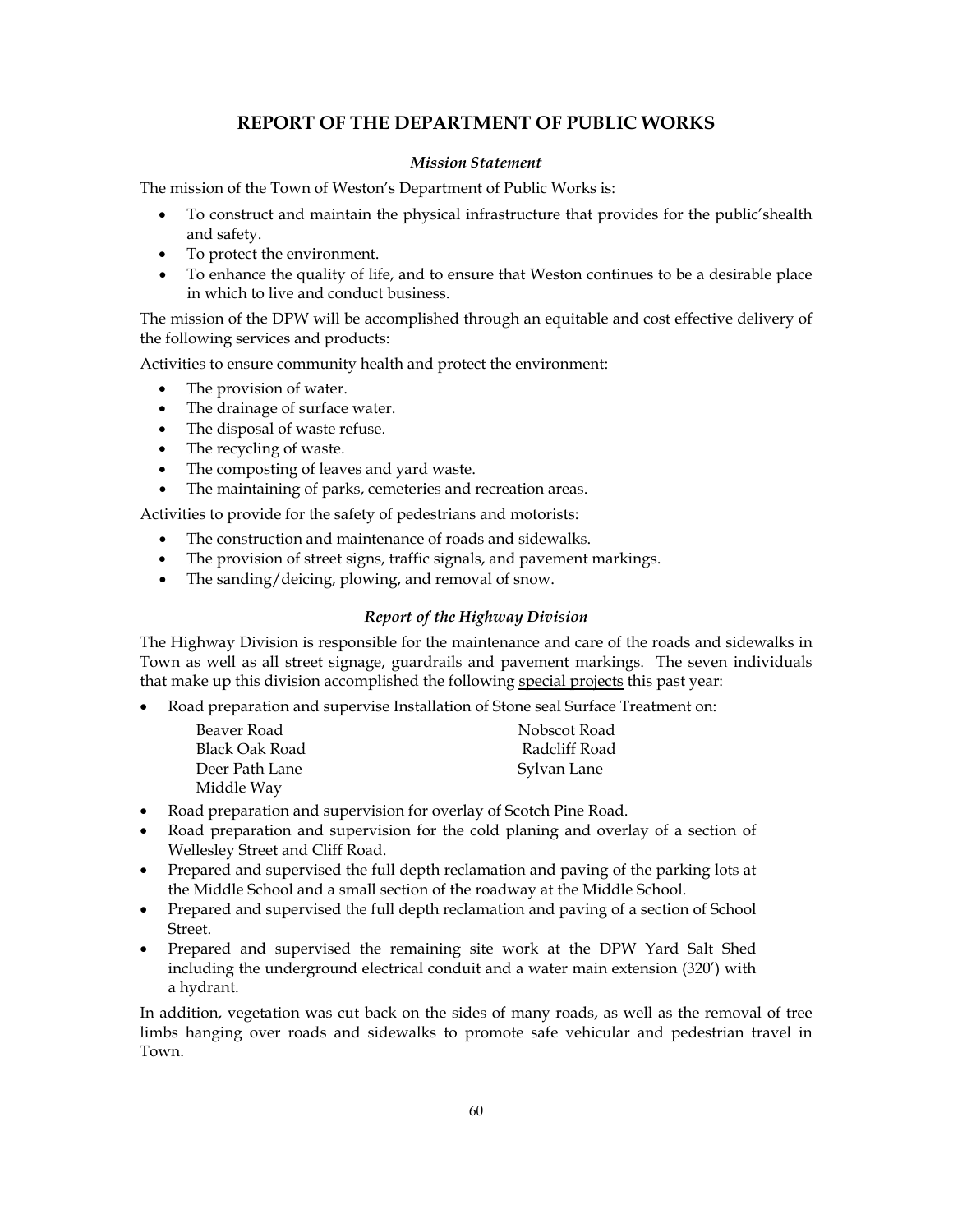The Highway Division responds to snow and ice emergencies as well as downed trees and roadway hazards (potholes).

### *Report of the Stormwater Division*

The Stormwater Division is responsible for the maintenance of the Town's storm drains and waterways. This division is made up of three individuals whose focus is promoting Stormwater Management as prescribed by the EPA. Areas of attention include street sweeping, catch basin cleaning, repairs to catch basins and drainage systems and the clearing of brush and debris from brooks, streams and waterways.

Operation highlights of the past year include:

- Rebuilding of 21 drainage structures in various locations around town. Built 12 new drainage structures and replaced 150 LF of Drain Pipes.
- The jetting of 13 drainage systems.
- Removed approximately 220 tons of debris from 151 catch basins.
- Cleared streams, brooks and waterways of brush and debris along Boston Post Road By Pass, Warren Avenue, Cliff Road, Golden Ball Road, Deer Path Lane.
- Swept 87 miles of roadway twice, removing 2360 tons of debris.
- Worked with the Town Engineer, Board of Health and The Conservation Commission to eliminate Stormwater, Wetland and Pollution problems.
- Assisted the other DPW divisions in emergencies and their day to day operations.
- Worked with the Highway Division completing the DPW Yard Salt Shed site work including the underground electric conduit and a water main extension (320') with a hydrant.

The Stormwater Division also responds to snow and ice emergencies as well as all reports of flooding in the Town.

## *Report of the Park & Cemetery Division*

The primary responsibility of the Park & Cemetery staff is the care, maintenance, and operation of the Town's Cemeteries. This includes planning funeral arrangements with residents, carrying out interment and committal services, and tending to perpetual care of the landscape. This same crew also cares for several scenic parks and the grounds at an assortment of Town buildings including Town Hall.

Activities of the past year revolved around landscape improvements and beautification projects in the Town Center. These efforts would not have been possible without the invaluable help and dedication of volunteer organizations including the Public Spaces Committee, Weston Garden Club, Country Garden Club, and the Community League Garden Club. The members of these groups provide Weston with a vast resource of knowledge, talent, and an unwavering desire to improve our surroundings. Couple this with the backing of a dedicated group of Town employees, and the results can be amazing.

A Copper Beech Tree was planted at Lamson Park in memory of Joan B. Vernon, who passed away February 13, 2005. Joan was chairman of the Board of Selectmen at the time, and had been involved in Town politics and community affairs for 35 years. A plaque commemorating her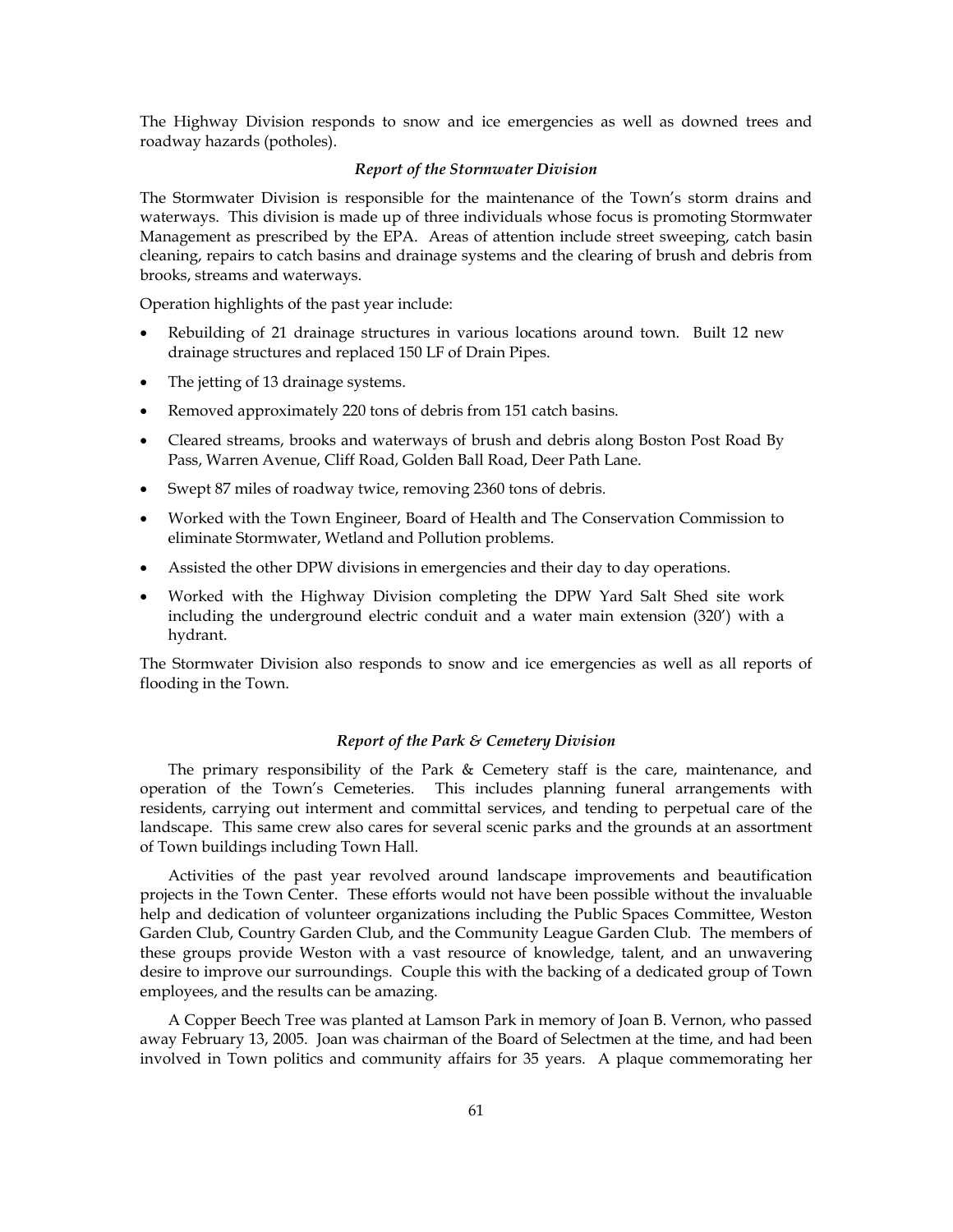contribution to the Town was installed and dedicated on June 15. The ceremony was led by Ann Leibowitz, who agreed to finish out the remainder of Joan's term on the Board.



*Noah and Aidan Vernon water in Petunias at the tree dedication ceremony in honor of their grandmother Joan B. Vernon. Photo courtesy of the Weston Town Crier*

## Other projects included

Revitalization of the front planting beds at the entrance to Town Hall, directed by the Public Spaces Committee. The old yews were removed and an army of volunteers hand-dug hundreds of Daffodil bulbs and replanted them on the Town Green. The Committee collaborated with Weston Nurseries of Hopkinton, which agreed to donate the design and installation of a planting scheme; consisting of more than 40 flowering shrubs and trees which should provide a scenic gateway to Town Hall for years to come as no funds were available for landscaping. In turn, we installed a plaque recognizing their generosity. A pair of large stone planters were also added, flanking the front stairs of the historic building, in which Country Garden Club member Meg Steiner installed a creative mixture of plants with multiseasonal interest

o Masking the above-ground mechanical components of the Town Hall septic system on the Town Green. The Landscape Design Committee of the Weston Garden Club, led by Marilyn Doyle, presented a plan to mask and incorporate these components into the landscape. Using a design that reflected the Frederick Law Olmstead style of architecture in which the Town Green was created. More than 20 native shrubs and trees were installed. At the same time, several Kousa Dogwoods were planted along the tree line east and west of the central path in order to replace older varieties that had succumbed to disease. Funds set aside for the preservation and maintenance of the Green were used to finance this endeavor.

During the summer, many volunteers took turns carrying heavy hoses and buckets down to the Green to water the new plantings and ensuring a healthy start to their survival. Such effort and dedication is vital in order to sustain a new landscape. Without the willingness of residents to participate in a manner reflecting pride of community sprit projects such as these would not be possible.

o Revitalization of the landscaping at the main Fire Station following the completion of repairs to the building. With the help of Public Spaces Committee members Dorothea Santos and Tinka Zeitvogel, a variety of flowering plants and perennials were installed to replace the overgrown yews.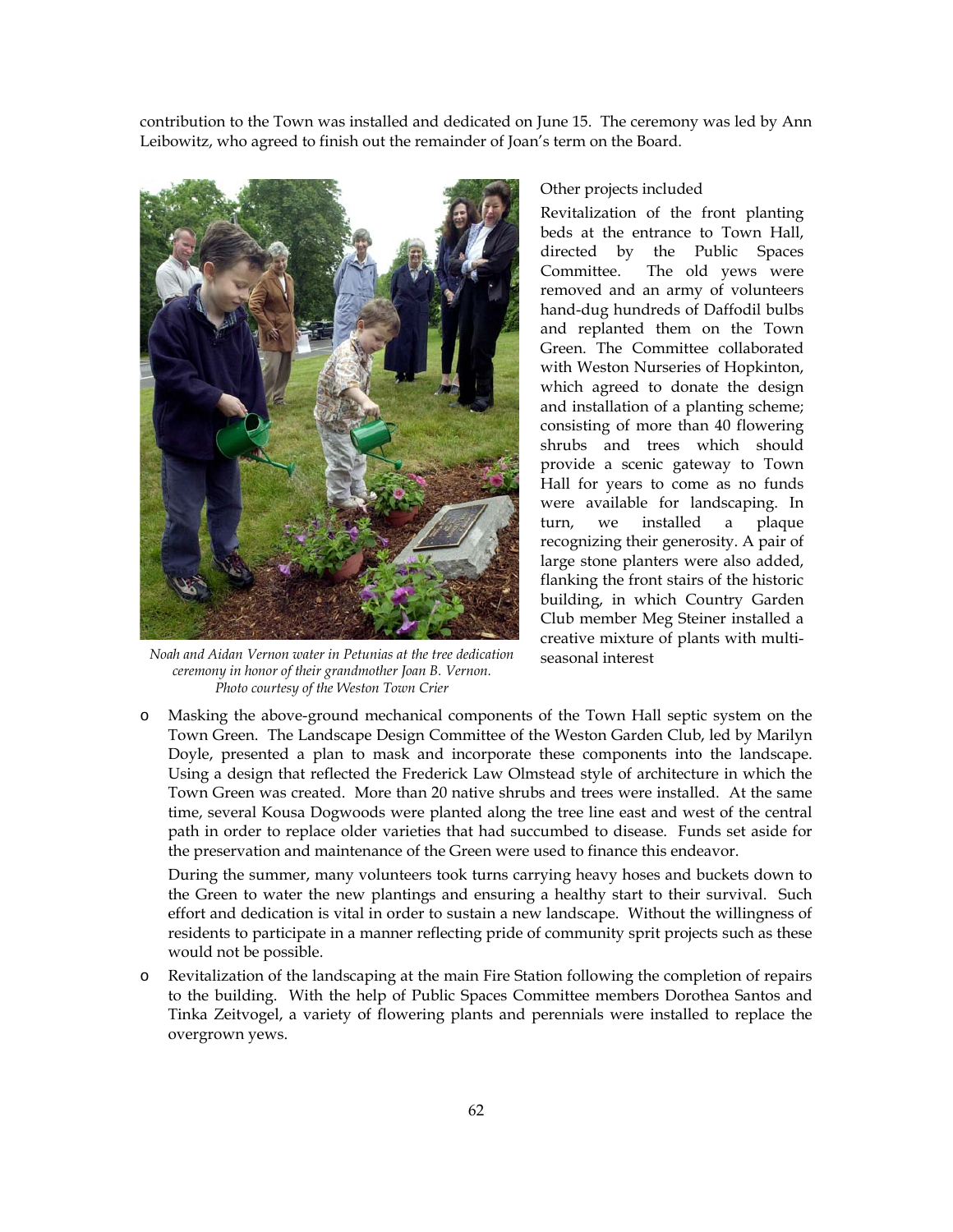o Maintenance of seasonal plantings at the Knox Memorial (the triangle at the entrance to Town House Road) consisting of Tulips in the spring, Petunias and Celosia for summer, and ending with Mums and Kale for the fall.

Beyond the center of town, the following projects were undertaken:

- At the traffic island at the intersection of Route 30 and Newton Street, and again, with the help of several members of the Public Spaces Committee, old plants were removed, the soil was amended, and many new varieties of flowering perennials and ornamental grasses were installed.
- Several hundred Daffodil bulbs for planting in Linwood Cemetery this fall were donated. by Ruth Leiby, owner of Leiby's Garden and Flower Shop.
- George and Nancy Bates made a very generous contribution to Linwood Cemetery by the donation of two granite benches and a memorial tablet for the establishment of a cremation garden.
- Town resident Betsy Spencer, adopted the care and maintenance of the planting bed installed at the Police Station last year, tending it all season long. She transplanted hundreds of Vinca plants from her garden to the station, weeded, primped and watered. She is a shining example of the kind of community effort necessary in order for these projects to remain beautiful and healthy for all to enjoy.

It is with a heavy heart that we acknowledge the passing of our friend and Public Spaces Committee member Helen Freidberg. She was instrumental in completing one of the first planted traffic islands in town as well as playing an integral role in many projects. Her knowledge and sense of civic responsibility will be deeply missed.

The Rotary Club of Weston has presented a plan to renovate the existing pathway and steps that traverse the Town Green as part of their Centennial Community Project. The project has received approval from the Board of Selectmen and is scheduled to begin in the spring of 2006.

Throughout the year assistance was given to and received from other Town departments including Highway, Water, Recreation, and Schools.

For information regarding Weston's cemeteries please contact William O'Neil at 781-893-1263 Ext. 16.

The department's fiscal year 2005 statistics are as follows:

| Interments -                   | 60                                     | <b>Memorials</b>                |                  |            |  |
|--------------------------------|----------------------------------------|---------------------------------|------------------|------------|--|
| Casket -                       | 36                                     |                                 | Monuments - 17   |            |  |
| Cremation –                    | 24                                     |                                 | Markers –<br>-14 |            |  |
|                                | Interment Fees Collected - \$31,600.00 |                                 | Fees Collected - | \$5,760.00 |  |
| <b>Lot Sale Fees Collected</b> |                                        |                                 |                  |            |  |
|                                |                                        | Perpetual Care Trust Fund -     | \$20,580.00      |            |  |
|                                |                                        | Sale of Lots Fund -             | 28,470.00        |            |  |
|                                |                                        | Town Clerk Recording Fees -     | 80.00            |            |  |
|                                |                                        | <b>Total Cemetery Revenue -</b> | \$86,490.00      |            |  |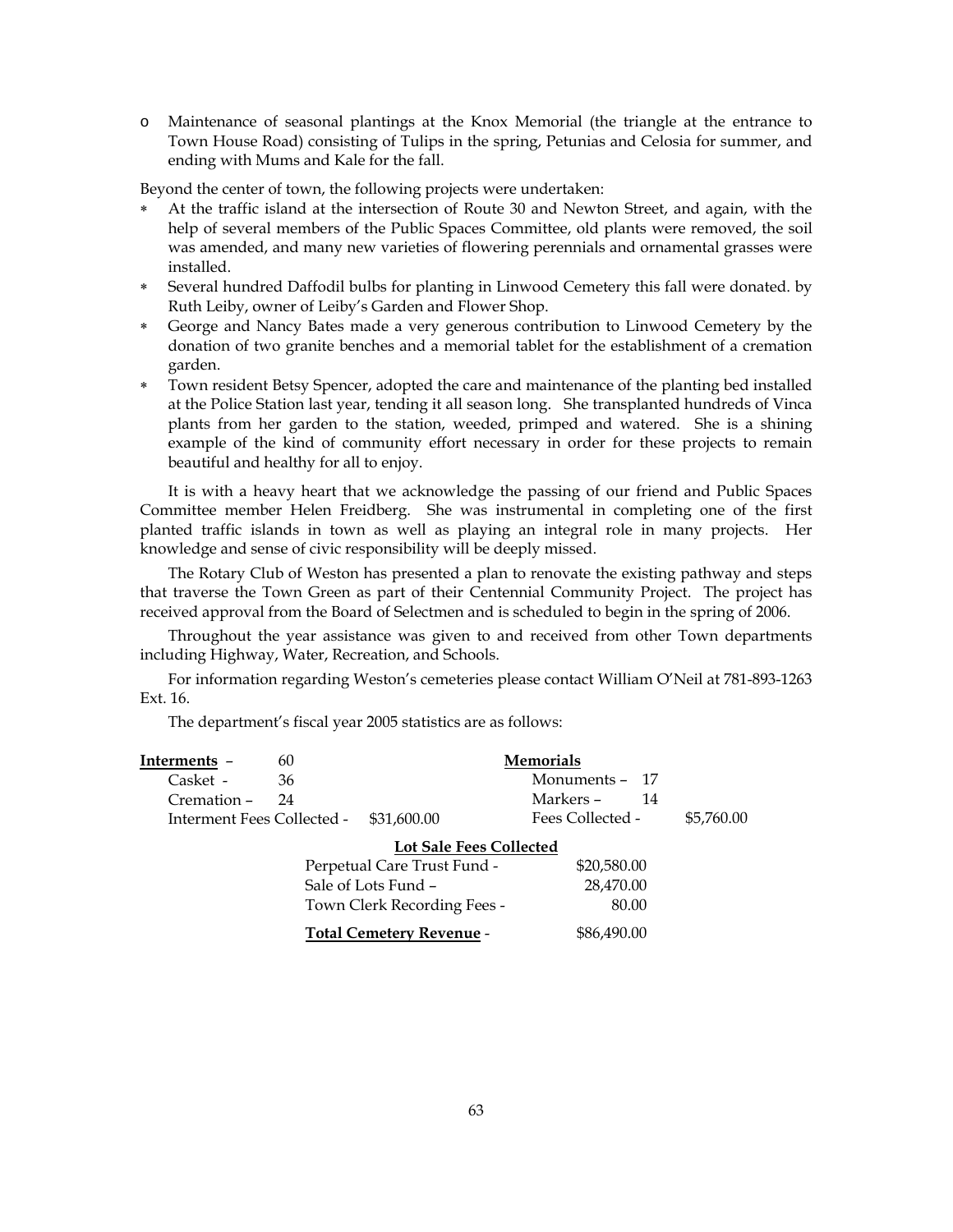### *Report of the Solid Waste and Recycling Division*

Our monthly recycling rates ranged from 32% to 47% with an average of 37.5% during fiscal year 2005. In fiscal year 2005, the average cost to process recycled product was \$22.41 per ton, a decrease of \$0.24 per ton from fiscal year 2004. The average cost to process our solid waste was \$122.39 per ton, an increase of \$3.73 per ton from fiscal year 2004. One thousand five twenty three (1,523) tons of material was removed from the waste stream by recycling. During fiscal year 2005 recycling generated \$10,924 in revenue and saved a total of \$126,765 in avoided disposal costs. Recycling is a tremendous cost avoidance for the Town with the added potential of some revenue.

The annual household hazardous waste collection day will now be held in the spring instead of the fall. The next collection day will be held on Saturday, April 29, 2006 at the Department of Public Works, 190 Boston Post Road By-Pass (Route 20), from 9:00 AM to 1:00 PM. This event is open to Weston residents only. Commercial and industrial wastes will not be accepted For information please call the Department of Public Works at 781-893-1263.

Yard waste is now being collected at the Transfer Station as an added convenience to residents. All residents are welcome to recycle at no charge. An annual fee covers the disposal of Solid Waste. The Transfer Station off of Church Street accommodates all residential trash disposal needs. You may recycle the following: glass containers, newspaper, mixed paper, cardboard, all metals, tin cans, deposit containers, plastic, brush, logs, leaves, grass and other yard trimmings. We also provide a collection area for televisions, computer monitors, and components per DEP mandate. Donated clothing and household goods for Pine Street Inn and Goodwill Industries are accepted at the Transfer Station as well. Removing these items from the waste stream will result in a continued reduction of expenditures on Solid Waste and Recycling Operations as well as aiding us in our goal for a cleaner and healthier environment.

Thank you to all individuals and families that continue to recycle. Our recycling program is a success because of your enthusiastic effort!

School and youth groups received tours of the Transfer Station and Recycling Facility. Interested organizations or individuals should call the DPW office at 781-893-1263.

The Division's statistics for fiscal year 2005 are as follows:

| <b>Solid Waste and Recycling Revenues</b> |              | Processed at the Transfer Station |              |
|-------------------------------------------|--------------|-----------------------------------|--------------|
| <b>Resident Permit Sales</b>              | \$301,870.00 | <b>Total Solid Waste</b>          | 2,551 Tons   |
| Recycling Proceeds                        | 10.924.00    | <b>Total Recycled</b>             | 1,523 Tons   |
| Total Solid Waste &                       |              | <b>Total Materials</b>            | $4.074$ Tons |
| Recycling                                 | \$312,794.00 |                                   |              |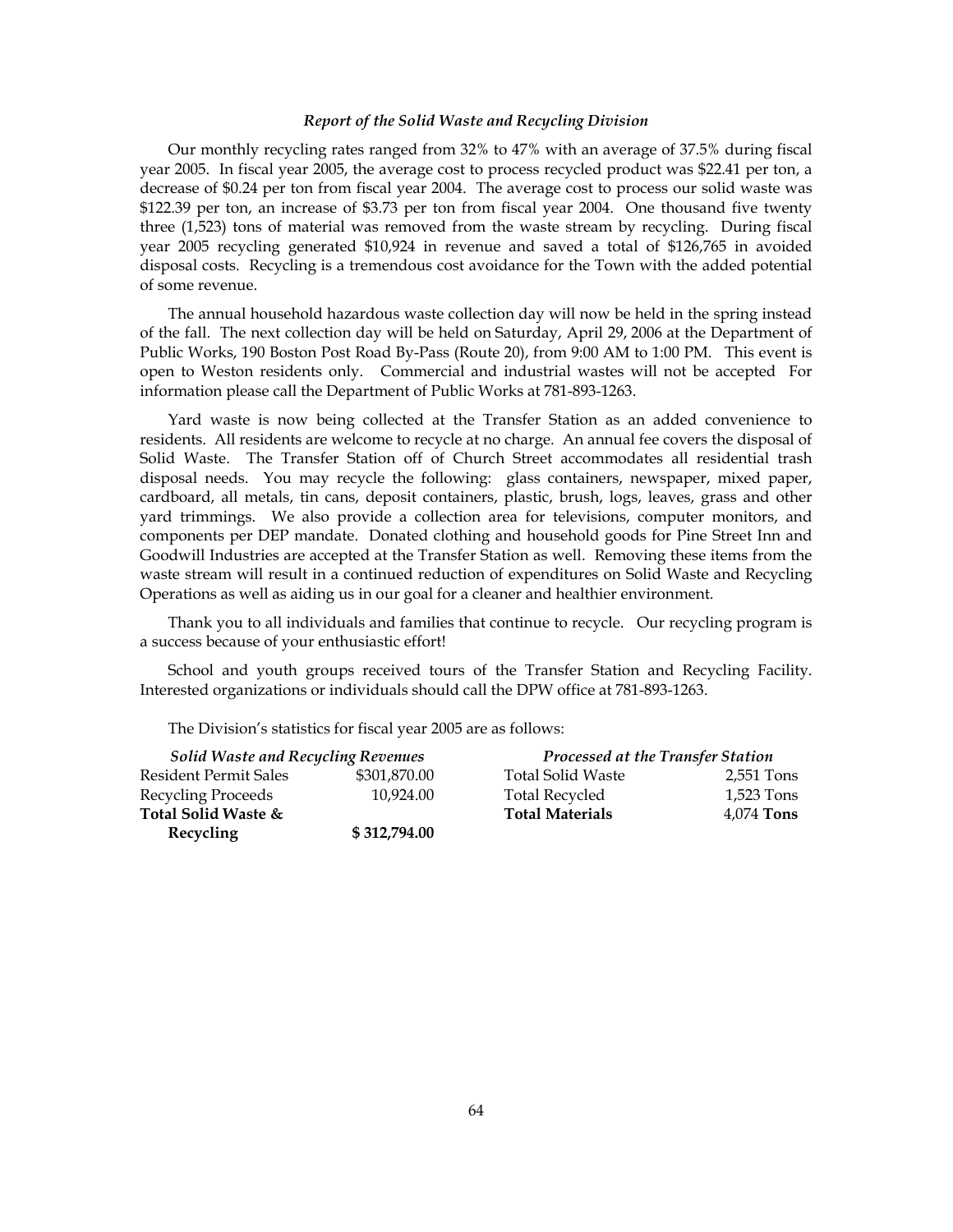## *Report of the Town Engineer*

The Town Engineer is responsible for the implementation of the capital improvements program for the DPW, including water, roadway and drainage system improvements, and management of special projects arising.

Projects accomplished with Town Engineer involvement in 2005 included:

- Newton Street and North Avenue Water System Improvements design, bidding and construction management
- Geographic Information System (GIS) delivery of planimetric, topographic and parcel datasets and program development including staff training, creation of standardized map layers, paper map products, and field collection of water and drainage system infrastructure utilizing Global Positioning Systems (GPS). See report of GIS Committee for more information.
- Environmental Management System created for Department of Public Works and Police Department which includes but not limited to: Oil Spill Prevention, Control and Countermeasure plans for DPW.
- Other projects included the Cook's Pond dam repair and pump installation, and the Landfill gas mitigation, which includes monthly monitoring of gas levels at perimeter wells.
- Drainage improvement projects at Crescent Street, Driftwood Lane, & Cliff Road. Stormwater Phase II permit annual report filed with DEP, and the construction of a sidewalk at the Field School.

Routine work includes review of private development plans for conformance with Weston Stormwater Regulations, participation on Traffic Committee, Emergency Management Committee, and assistance to other departments and the public on matters regarding the location and use of the public way.

# *Report of the Water Division*

The Water Division is responsible for supplying water to 3,585 customers in the Town of Weston. The three individuals that make up this division maintain 106 miles of water main, 940 hydrants, a pump facility and four water storage tanks that store 2,721,000 gallons of water purchased from the MWRA.

Operational highlights of the year include:

- Emergency repair of seven water main breaks.
- The replacement of 10 old and deficient hydrants in various locations.
- A comprehensive leak detection survey of two-thirds (2/3) of the town's underground piping systems resulting in the discovery of 1 main leak. This leak was repaired.
- Assisted homeowners in locating and repairing 13 service leaks.
- Installed new water main on North Avenue.
- All hydrants were located with the Global Positioning System.
- The town receives all treated water from the MWRA Treatment Plant.

The Water Division responds to all water system emergencies including system leaks, loss of service, poor water quality and low water pressure. The rank and file members serve the community during snow and ice emergencies.